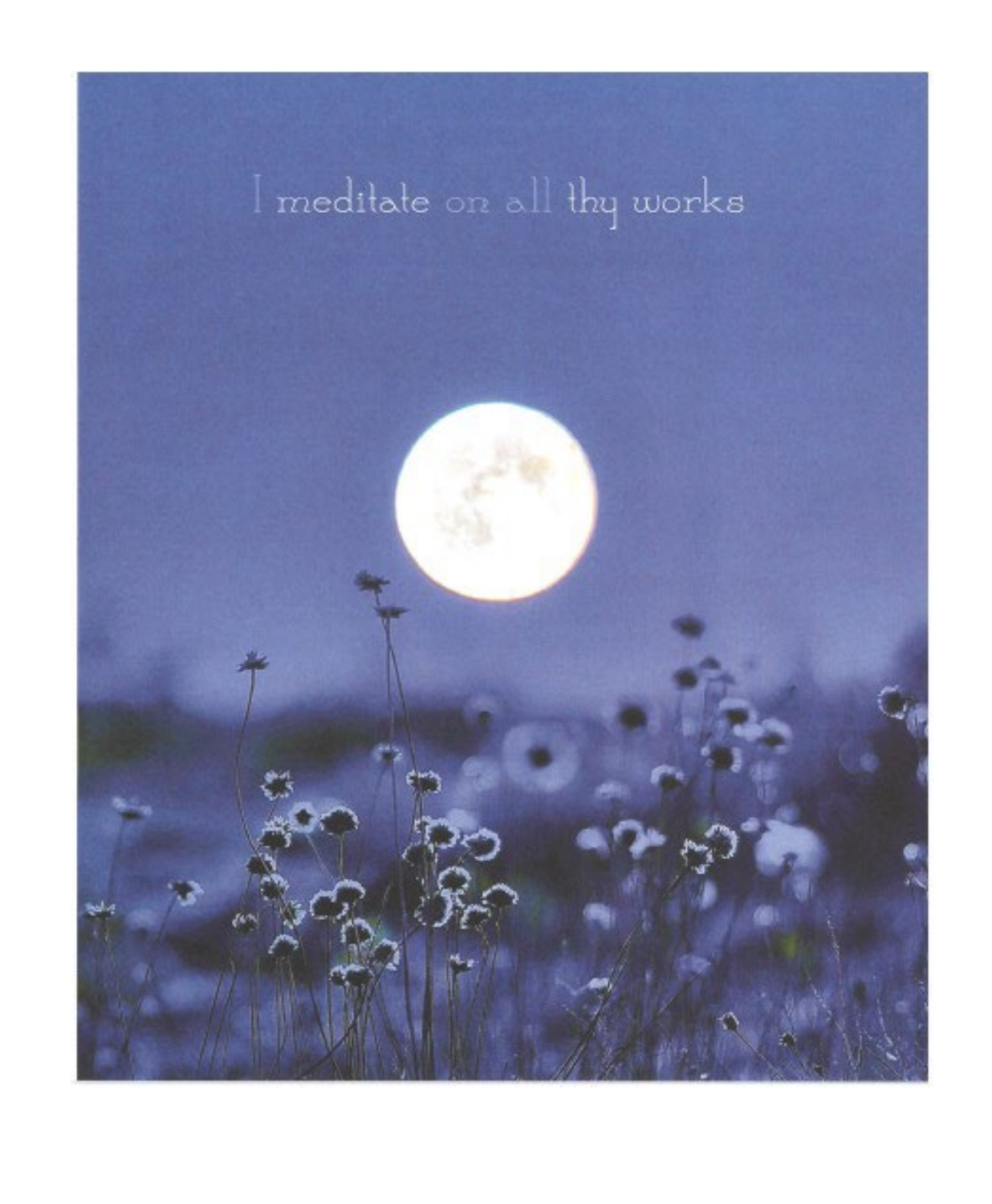## SIXTH SUNDAY OF EASTER May 22, 2022

The service of worship begins with the first gift to God – the music of the organ. May you feel the Spirit of God through the power and quietness as you become comfortable and prepare to worship God.

\* Please stand as you are able

Listening devices and Large Print Bulletins are available Feel free to sing the hymns while wearing your mask

# WE ARE CALLED TOGETHER

**PRELUDE** "Spring" Sonata, Opus 24, movement I © <sup>1978</sup> by G. Henle Verlag, München

Ludwig van Beethoven

## \*WELCOME AND CALL TO WORSHIP

#### (Congregation reads bold print)

- Pastor: Loving God, we gather together with a new Covenant written on our hearts that ties us together.
- People: We are a people who belong to you, connected, yet free.
- Pastor: We are free to follow the ladings of your Spirit.
- People: Free to be the people you have created us to be.
- Pastor: We are free to love and serve you faithfully, walking willingly where Christ would have us go.
- People: Center us around Him now, that we may grow ever closer to his living presence.
- Pastor: May the light of Christ shine brightly as we work that all may know your love and goodness.
- Pastor: We worship together now in His name. Amen.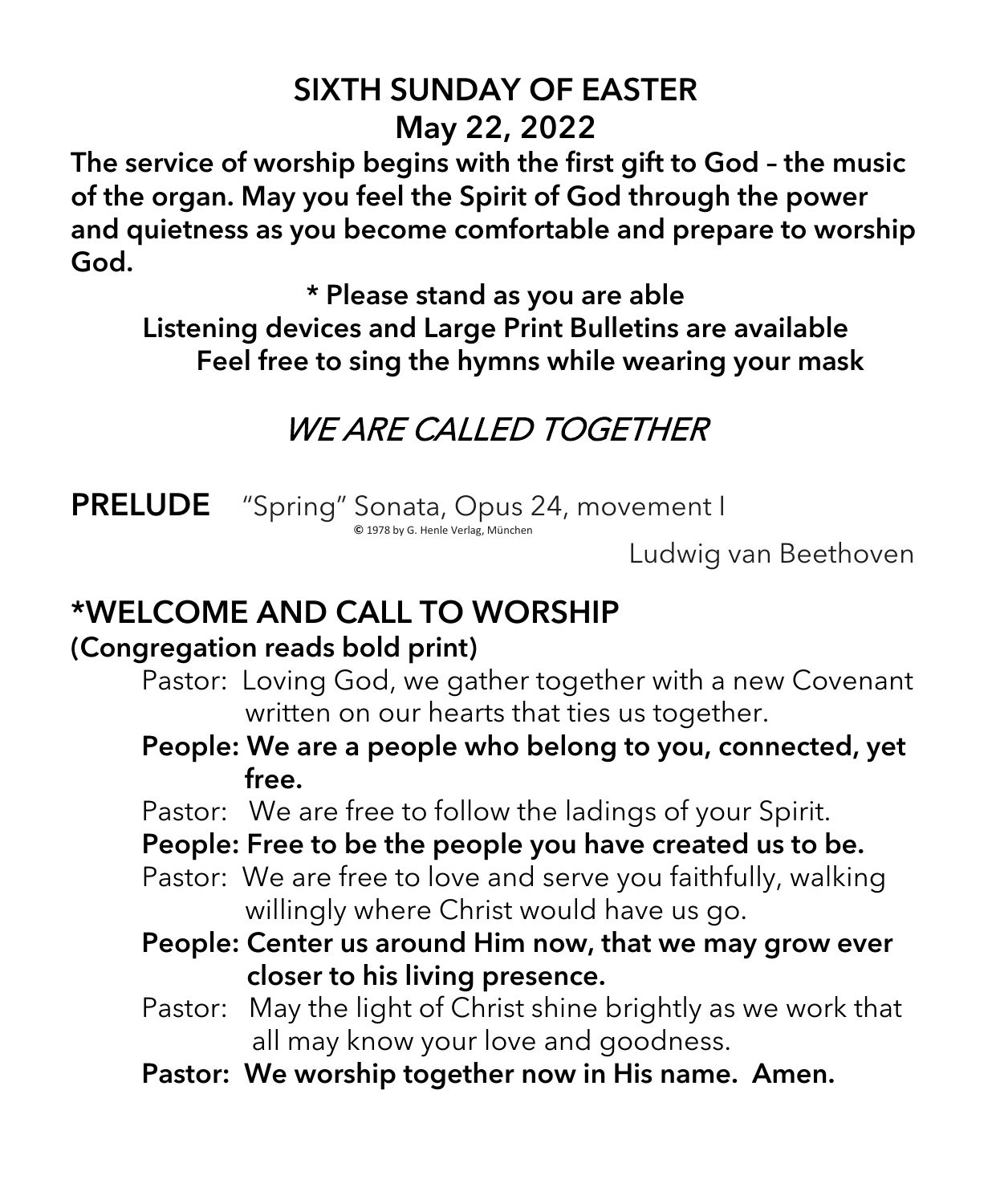\*HYMN 353 "Be Thou My Vision" © 1927, Oxford University Press

**MINISTER'S MOMENT** The Rev. Joy A. Baumgartner

© 1978 by G. Henle Verlag, München

**SPECIAL MUSIC** "Spring" Sonata, Opus 24, movement II

Ludwig van Beethoven

**PRAYER CONCERNS** (The People of Ukraine) Donna Sullivan, Kendell Nordstrom, Ron Peterson, Carol Warner, Family of Tom Nightingale

## QUIET PRAYER, PASTORAL PRAYER, LORD'S PRAYER

Our Father, who art in heaven, hallowed be your name, your kingdom come, your will be done, on earth as it is in heaven. Give us this day our daily bread; and forgive us our debts as we forgive our debtors; and lead us not into temptation, but deliver us from evil.

\*HYMN 26 "Praise the Lord with the Sound of Trumpet" © 1976, Hinshaw Music, Inc.

## \*BENEDICTION AND VISIONING MEETING

Please move to the Gathering Space for our time together. Agendas are on each chair. Coffee and Cookies are available during the meeting.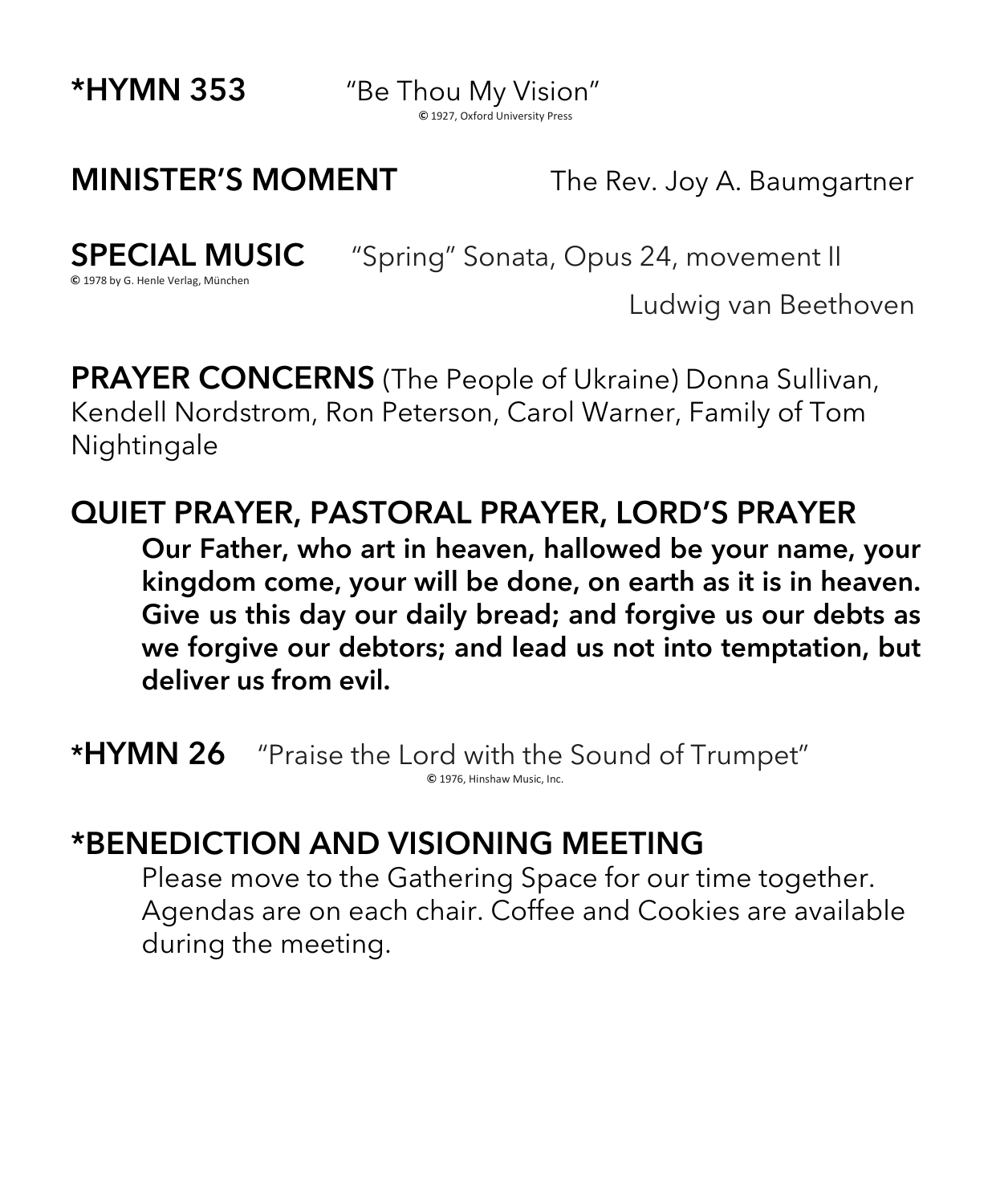**OFFERING TODAY** (Offering plates are available in the Gathering Space for you to place your gifts either before or after the worship service. Remember, envelopes support the church's ministry and cash goes directly to missions). Our Mission of the Month is WORD ALIVE MISSION IN GHANA. See further description on later page.

# WORSHIP LEADERS

# **GREETERS**

We thank Jan Ruster for serving as our greeter this morning.

# First Congregational Church of Beloit

Is a Member of The National Association of Congregational Christian Churches And the Wisconsin Conference of Congregational Churches.

## Welcome to First Congregational Church

We are grateful for your presence and invite you to participate in the worship, study, fellowship and services of this congregation. If you are a guest with us this morning, our ushers are available to assist you. Individual listening devices for improved sound for those with hearing needs are available. Large Print Bulletins are available for those with sight needs. Our ushers will direct you to both regular and large print bulletins on the table in the Gathering Space. Restrooms are located to your left as you leave the worship space.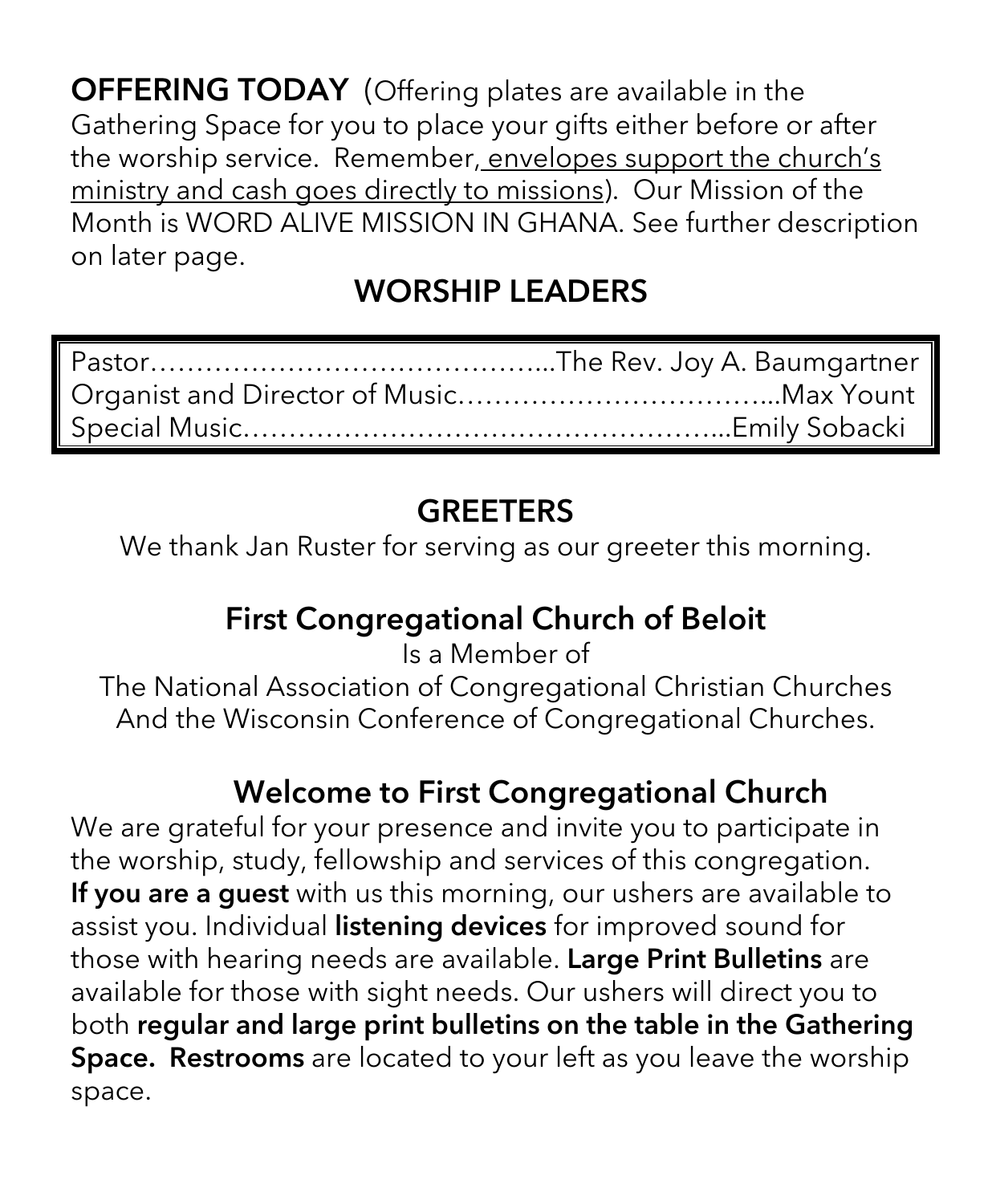#### This Week at Church

May 22– Worship and Congregational Visioning May 25– Al-Anon May 29– Memorial Weekend Worship May 30– Church office closed

#### Prayer for the Church

Loving and Eternal God, you have abundantly blessed us with the power to reach out and make a difference in the world. We ask that you bless our ministry through our Church and increase our love for one another and our community. Help us honor our history and seek your will as we march into our future in Jesus' name. Amen.



#### May Mission of the Month

Our May mission of the month is World Alive Mission in Ghana. Word Alive Mission serves numerous villages and towns in Western Ghana and the Ivory Coast by planting churches, offering pastor and leadership training and a Bible College, housing abandoned



children in the orphanage (Ghana), educating elementary age students, and providing training for community nurses.

Checks can be written to First Congregational Church for each Mission of the Month, and the church adds a \$200 contribution to each mission. All loose cash in the offering plates also is sent to the missions.